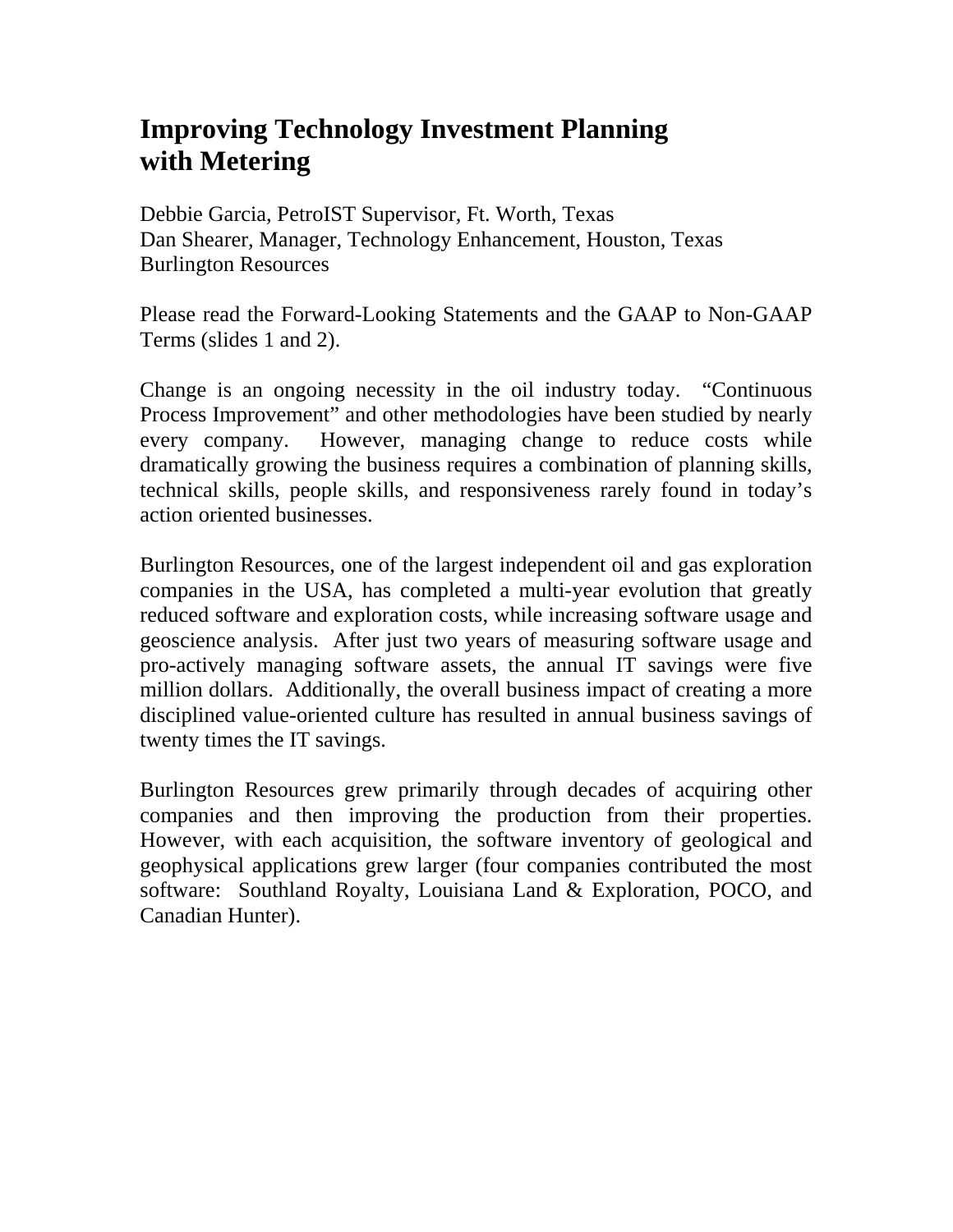In 2002, management demanded that software costs be lowered. However, they also said that we needed to increase our software usage and improve the quality and quantity of our geoscience analysis. When we met with the geoscientists, each thought that their situation was unique and that their software needs were unique. When we tried to take an application off of the system, we were told, "I can't do my job without …" We had to find a solution that everyone could live with, without affecting productivity.

A lot of questions were asked (slide 10). The discussions around those questions resulted in specific actions (slide 11). Key to these actions was identifying exactly how applications were being used, how they should be used, and which were only for special circumstances. Defining an acceptable level of license denials was critical to reducing our software costs.

These actions resulted in a 36% annual savings in software maintenance from 2002 to 2003 (slide 14).

However, management wanted even more savings. The difficulties in meeting this expectation were compounded by the significant growth in software usage (slide 16). The only way to achieve these savings was for IT to partner with operations and work together. A Technology Enhancement Team (TET) was formed that reported to the Vice President of Exploration and the Chief Geologist. This team's role was to determine the software and training mix that provided the maximum value to the company. The TET worked to maximize the value created by using the software, while IT negotiated better global contracts and monitored the license usage in each location, moving licenses where they were needed and dropping maintenance where they weren't. Individual geologists and geophysicists were trained to understand what additional analysis they should be doing, to be more efficient in their work, and to release licenses they weren't currently using. Governance was added to the IT approval process to ensure that the impact of adding and supporting new applications was fully understood.